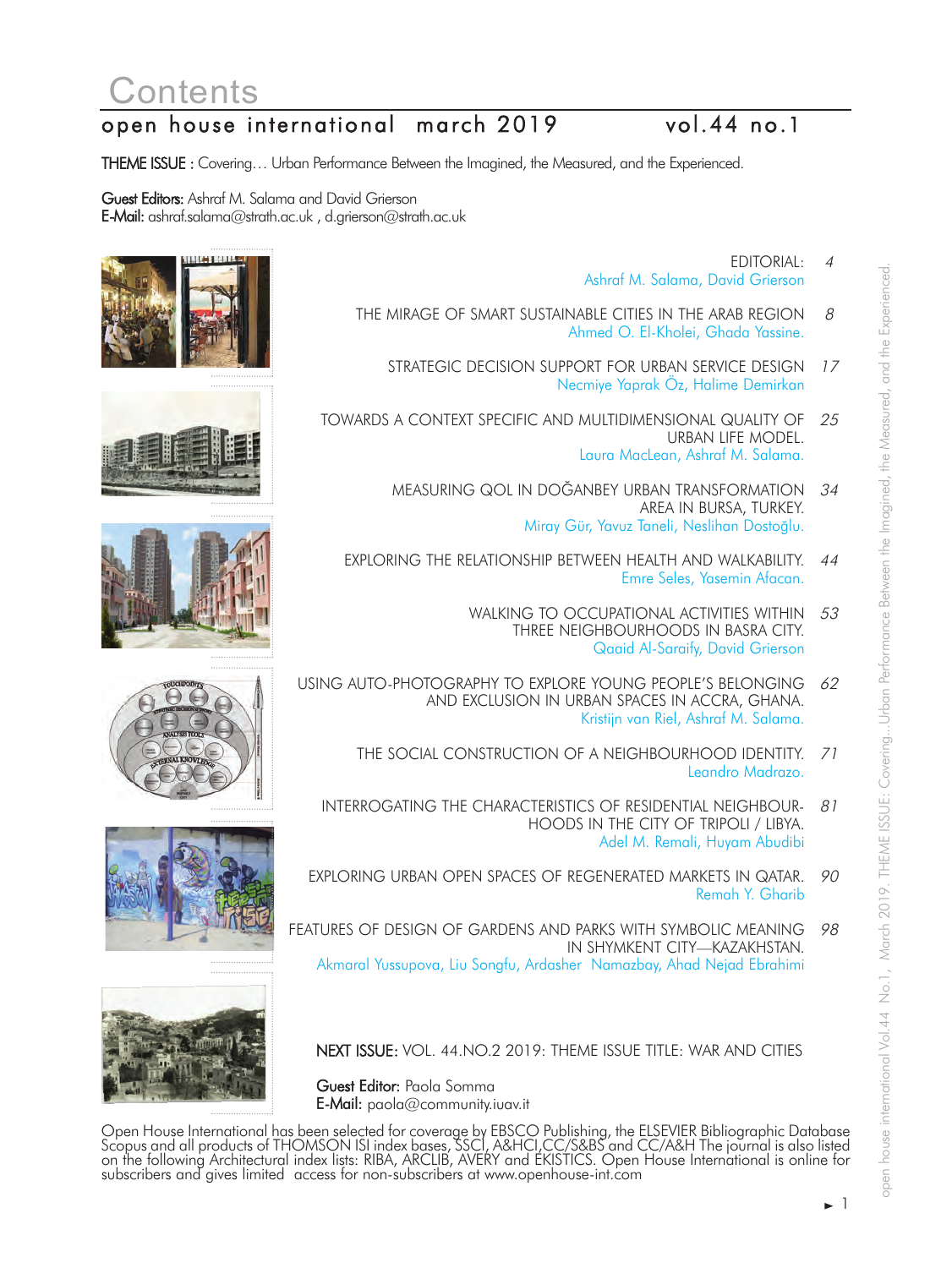## **Editorial**

#### URBAN PERFORMANCE BETWEEN THE IMAGINED, THE MEASURED, AND THE EXPERIENCED

a multitude of diverse attributes is required for effective urban performance at various scales ranging from the immediate context of public buildings to central urban spaces, and from urban corridors to residential neighbourhoods. following their earlier works (GRIERSON, 2014; MUNRO and GRIERSON, 2016; SALAMA, 2011; SALAMA and WIEDMANN, 2013; and SALAMA et al., 2016) the guest editors frame these qualities under a cycle of three main symbiotic pillars: the imagined, the measured, and the experienced, which contribute to the development of insights that elucidate various parameters for exploring urban performance. These three pillars stem from the Lefebvrian arguments and his theory on the production of space, which postulates a triadic relationship of three different but related types of spaces: the conceived (Imagined), the perceived (measured) and the lived (experienced).

Primarily, Lefebvre defined 'conceived space' as the space which is theorised by scientists and planners, known as 'representations of space', representations that are intangible and are entrenched in the principles, imperatives, beliefs and visions of experts, decision makers, and those who are in a position to impose their personal notion of 'order' onto concrete reality. The second is 'perceived space', the space of 'spatial practice' defined as the space where movement and interaction takes place, where networks develop and materialise. Consequently, it includes both daily routines at an individual level and urban realities such as the networks that link places designated for work, leisure and 'private' life (LEFEBVRE, 1991, p. 38). The third is 'lived space', which is explained as the unconscious, non-verbal direct relation between people and space. This is the space that is occupied through associated images and symbols (LEFEBVRE, 1991, p. 39). The current body of knowledge on Lefebvre's work suggests that the 'conceived space' is abstract and tactical and where authority functions, the 'perceived space' is a pragmatic, physical space encompassing flows of investment, workforce, and information and that this where the conceived and lived spaces are construed. salama and wiedmann (2013) suggest that the 'lived space' is the most subjective space, involving the actual experience of individuals that is performed in the 'perceived space' and as a result of the 'conceived space'.

In our call for papers, the premise was that contributions to this issue of Open House International (OHI) would address the way in which decision-making processes, led by policy makers and discipline experts, contribute to successful urban environments; how the social and spatial practices of key actors (investors, developers, and users) manifest diverse

urban activities; and how users attach to places and identify with their surroundings as a basis for social and spatial justice. contributions were expected to address one of the three pillars while offering implications on the other two. In response we have received more than 40 abstracts, and subsequently identified 19 for further development into full papers towards submission for review. The outcome of a rigorous review process concluded with the identification of 11 papers published in this issue. Addressing various contexts in Europe and the Middle East, the papers represent diverse efforts undertaken by committed scholars in universities and academic institutions in bahrain, egypt, Iran, Iraq, Kazakhstan, Libya, Qatar, Spain, Turkey, and the United Kingdom.

strikingly, the papers published in this issue address the distinct qualities of urban performance at various scales. At a regional scale, El-Kholei and Yassine (2019) examine efforts towards developing smart and sustainable cities (SSC) in the Arab region. They argue, and rightly so, that first things come first, and that a sustainable city is not attainable in the presence of an illiteracy and poverty that characterise different parts of the Arab world. Their study reveals that governance within these cities tends to focus on dimensions of smart environment, smart living, and smart economy. They conclude that building SSC requires careful preparation and collaboration with numerous stakeholders, including institutions, organisations, communities, and the general public. Such initiatives should address essential elements pertaining to inclusive economic development, social justice, and environmental protection. On the other hand, at a city scale, Yaprak Öz and Demirkan (2019) propose an ontology-based approach that provides a framework as a strategic decision support mechanism for effective urban service design. Through various analyses their research is conducted in two phases, the first identifies the priority list for service design and the second is a qualitative research addressing the public service providers and focusing on 'adequate community support and health services' for an age friendly city which was the top priority in phase one. Their work calls for the need for a shared understanding and appreciation of what a service is and what constitutes it among service providers and consumers.

Quality of life (UOL) and Quality of Urban Life (QUOL) appear to characterise urban performance discourse in two papers. At an urban setting scale, macLean and salama (2019) raise questions about the quality of life (QoL) of residents and the liveability of their environments in non-western contexts. They argue that the preponderance of existing empirical studies and measurement frameworks have been developed based on Western standards. They propose a multi-dimensional, context specific model based on the premise that QoUL studies should bal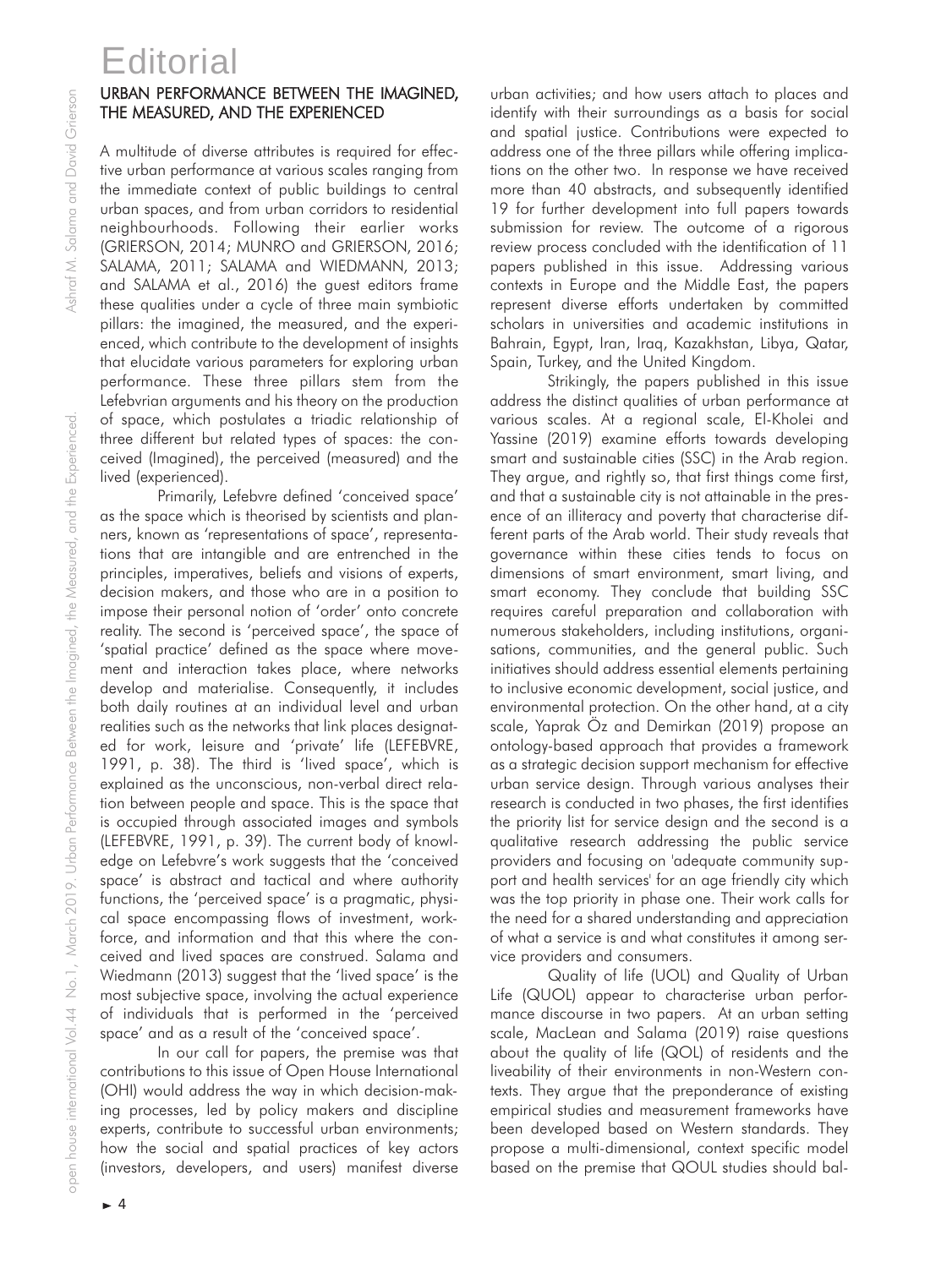ance universal values and context-specificities. following critique of selected QoUL models, their work calls for the important role that context and culture play in urban life while accentuating the relevant core dimensions of QoUL studies. It is this context specificity that emerges in the study of Gür, Taneli, and Dostoğlu (2019), which is also conducted at an urban setting scale. They develop a conceptual model and validate it through its implementation in the context of Doğanbey in Bursa, an area identified as representing an urban transformation implemented according to administrative decisions. The work involves detecting measurements that reflect people's evaluations, their adaptation to post-transformation environment, and utilising qualitative methods including in-depth interviews and attitude surveys. The work of Gur et al. (2019) appears to be a response to the call made by MacLean and Salama (2019) where the findings suggest that the lack of residents' voice has a directs impact on the level of satisfaction, and that an urban transformation conducted without user participation is not effective. The two papers put people or the public at the crux of their arguments. Yet, while the work of macLean and salama speaks more to researchers and scholars, the work of Gur et al. speaks directly to both research and decision makers.

In two very different contexts; Ankara, Turkey and basra, Iraq, walkability, including attitudes towards walking, and walking behaviour, is the focus of two papers by Seles and Afacan (2019) and Al-Saraify and Grierson (2019). The work of Seles and Afacan (2019) calls for expanding the Theory of Planned Behaviour (TPB) by including attributes that pertain to a healthy urban performance of residential neighbourhoods as an additional predictor for walking behaviour. In the context of Ankara, Turkey, their study explored the correlations between walkability attributes and walkability behaviour through a survey conducted with residents. Their findings maintain that a walkability model based on the three constructs of tPb should not neglect the measured and the experienced urban performance. It also postulates that utilising pedestrian environment for walking as fully as possible requires a collaborative, an experiential approach, and a multi-parameter decision-making process.

The work of Al-Saraify and Grierson (2019) places emphasis on walking to occupational activities by advocating the need for a reliable subjective instrument to gather information on walking to occupational activities on the neighbourhood scale. NWOAQ, Neighbourhood Walking to Occupational Activities Questionnaire, was developed as a data collection mechanism backed by indicators stemming from the Theory of Planned Behaviour (TPB). NWOAQ was validated and tested in three different neighbourhoods in Basra City, Iraq. The testing delineates, statically, that nwoaQ provides an effective instrument as an individual level of measurement. This is due to the generation of appropriate and relevant qualities and quantities of dependent and independent variables, which involve the application of various levels of measurement to gather information that pertain to walking to occupational activities. Recognising urban ecology as a systems-based approach nwoaQ is viewed as a responsive mechanism that captures data effectively and enables a comprehensive understanding of walkability in the city.

The work of van Riel and Salama (2019) argues that the current period, characterised by transnational migration within cities and also between nations, has made narratives of belonging and exclusion more relevant than ever. They unveil various aspects of belonging and exclusion in the context of Accra, Ghana, with a focus on its Youth. They examine young people's 'lived' experience of urban spaces through the use of auto-photography as an appropriate method relevant to the investigation. In this context, the proposition is that auto-photography is less intrusive than direct observation and therefore well equipped to allow the 'insider' view into personal experiences and perceptions of place that are otherwise difficult to access and study. Their work represents a call for urban professionals and decision makers to produce inclusive urban environments that cater for all while allowing for differences and belonging to coexist. Addressing the notion of 'spatialising' belonging and exclusion they argue that fundamental to the understanding of voices of marginalised groups is the development of progressive modes of designing and managing public space that contribute to social sustainability.

Leandro (2019) presents his paper as part of PROHABIT research project. Examining three neighbourhoods in barcelona, the work conveys that the residents of these neighbourhoods in the city of Barcelona–Trinitat Nova, Plus Ultra and Vallcarca– have struggled against the threat of radical urban renewals planned by the municipal authorities for decades. In response, his work reveals that insights into the need to create a holistic understanding of today's urban environment, and how architects and planners need to develop skills and methods to enable them to form part of the open and participatory planning systems. It is clearly evident that this work attempts to bridge the gap between the imagined, the measured, and the lived. In wider scope Leandro calls for trans-disciplinary thinking the boundaries between social sciences and design disciplines are clearly crossed.

focusing on the scale of urban open spaces, two papers advocate structured methods to gather qualitative information through assessment approaches. Utilising similar tactics in terms of tools and the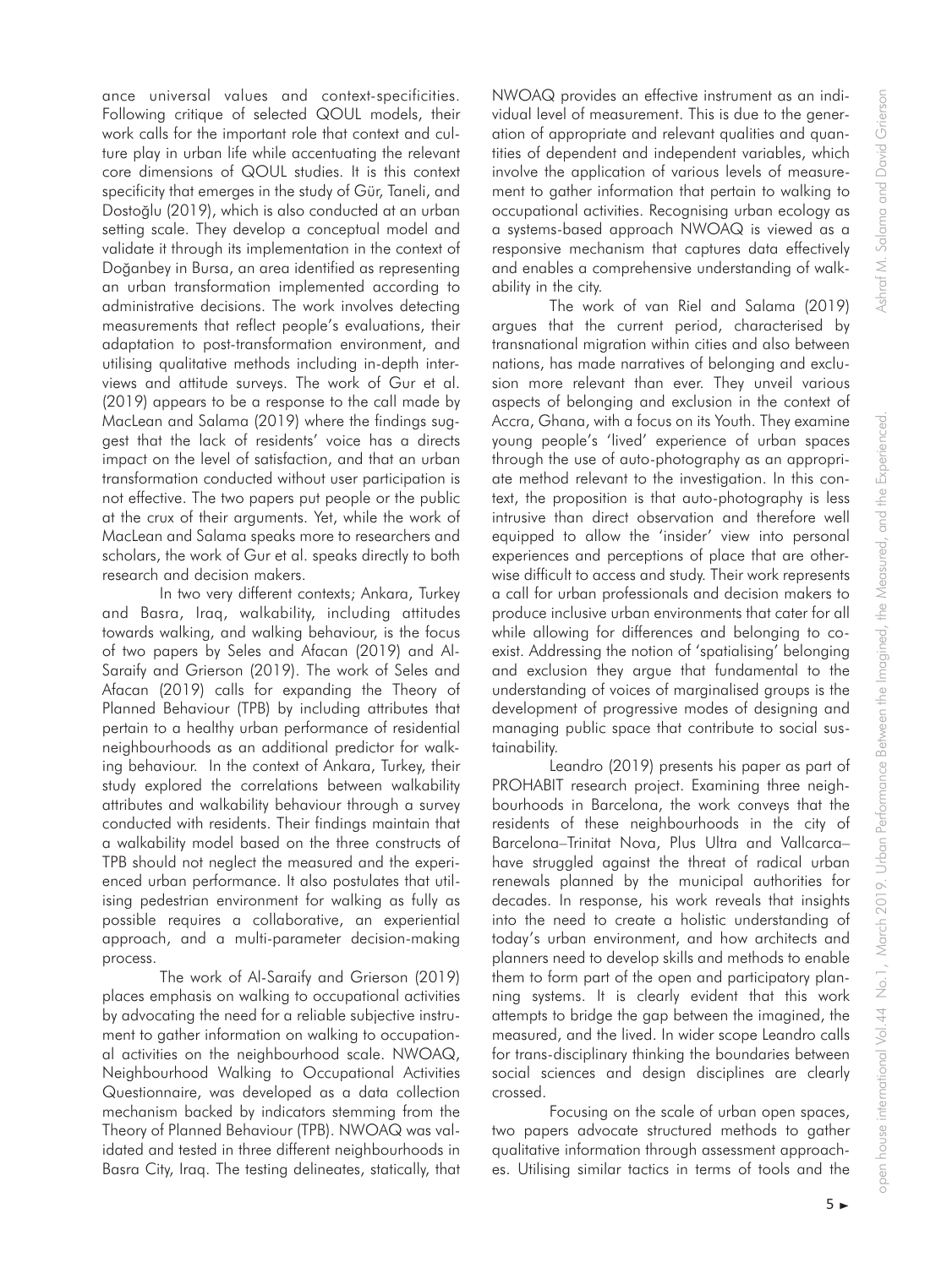apen house international Vol.44 No.1, March 2019. Urban Performance Between the Imagined, the Measured, and the Experienced. Ashraf M. Salama and David Grierson open house international Vol.44 No.1, March 2019. Urban Performance Between the Imagined, the Measured, and the Experienced

types of issues explored the papers of Remali and Abudib (2019) and Gharib (2019) examine various qualities and attributes of urban open spaces in two dramatically different contexts in Libya and Qatar. The work of Remali and Abudib (2019) cross-examines the characteristics of six different neighbourhoods within the city of Tripoli and establishes a profile for each, focusing on the way in which key principles and values are perceived. Using defined indicators, the study explores the spatial typology of these neighbourhoods. Assessing functional, social and perceptual attributes through the use of a structured walking tour assessment procedure, their findings corroborate the absence of landscape features, such as greenery elements and appropriate street furniture, as well as the absence of adequate facilities or designated playing areas for children. Remali and Abudib call for assessing existing residential districts as a step towards effective regeneration of existing neighbourhoods or creating new ones.

Likewise, gharib's work scrutinizes the qualities of urban open spaces of two traditional markets in Qatar by conducting behavioural mapping and impressionistic assessment procedures. his work reveals the variations of urban open spaces in the historic markets of Doha and Al Wakra cities and investigates the efficiency of use in both. Despite the massive urban developments that took place in Doha, there is a widespread shortage of open spaces in Qatar. Yet, souq waqif and souq al wakra became very successful destinations through embracing the traditional architectural style. This special character makes both markets equally attractive and memorable. both markets are easily accessible and have vast parking areas designated to host the continually growing number of visitors. Gharib's work divulges that Soug Wagif in Doha scored higher in the assessment of functional, social, and perceptual attributes than Soug Al-Wakra. The behavioural observations demonstrated that both markets are safe, welcoming, and accommodating for their users' needs. Soug waqif, however, promotes engaging social experiences due to its efficient management, the spatial diversity, and the variety of commercial activities.

An action oriented, practice-based activity, the work of akmaral Yussupova et al. (2019) conceives a new master plan and investigates the gradually emerging use of ornamental art in the landscape design of Kazakhstan Their work explores the impact of symbolism on the quality of new urban environments. This is undertaken through an inventory analysis of the existing recreational facilities in Kazakhstan with three purposes, the first is to establish their symbolic meaning, the second is assess the level of utilisation of symbolic ornaments, and the third is to examine the socio-economic factors that influence the design of landscape elements. The outcome of this

multi-layered procedure conveys that symbolic meanings of the ornaments stem from historic, legal and cultural traditions of different ethnic groups in Kazakhstan, further arguing that topography as well as traditional symbolism and numerology are generators of the urban landscape of the city of shykment, Kazakhstan. Therefore, their work suggests that despite the lack of identity and inconsistency in the design of large-scale landscape projects, contextually meaningful urban planning would materialise the potential of creative opportunities in the city.

The conceptual, empirical, and action based undertakings carried out to develop the papers published in this issue demonstrate effective endeavours to address urban performance at various scales. The diversity, plurality, and multiplicity of the issues explored reveal the complexity and the wide spectrum of qualities required to comprehend urban performance. The imagined urban performance is evident in the work of Yussupova et al. (2019) through the provision of a responsive master plan. however, the measured and lived performance types are also implicit in their call for understanding symbolism and meanings as they relate to various traditions of cultural groups in Kazakhstan and as part of a responsive planning process. On the other hand, speaking to decision makers in cities of the Arab region with the respect to the development of smart and sustainable cities (SSCs), the work of el-Kholei and Yassine (2019) addresses the measured urban performance by calling for careful preparation and collaboration with stakeholders, including institutions, organisations, communities, and the general public. still, it implicitly advocates the need for the experienced urban performance by depicting concerns related to social justice and participatory democracy. similarly, the proposition of Yaprak Öz and Demirkan (2019) to develop and validate a framework as a strategic decision making tool for urban service design seems to speak to the measured urban performance. Yet, their emphasis on health and age friendly contexts manifests the implications of the measured on the experienced.

It is promising to see that the experienced urban performance is the focus of all other papers. This is a subject that has been marginalised for decades and has recently gained considerable interest and attention of scholars from different disciplinary backgrounds. A clear manifestation of this interest is evident in the work of Leandro (2019) when he argues that: "… we have undertaken an interdisciplinary study, involving architects-planners and social and environmental psychologists, to understand the process of construction of a sense of community and <sup>p</sup>lace identity in three neighbourhoods. The study has highlighted the need to overcome the divisions between social sciences and design disciplines, between the real world of experience and the abstract